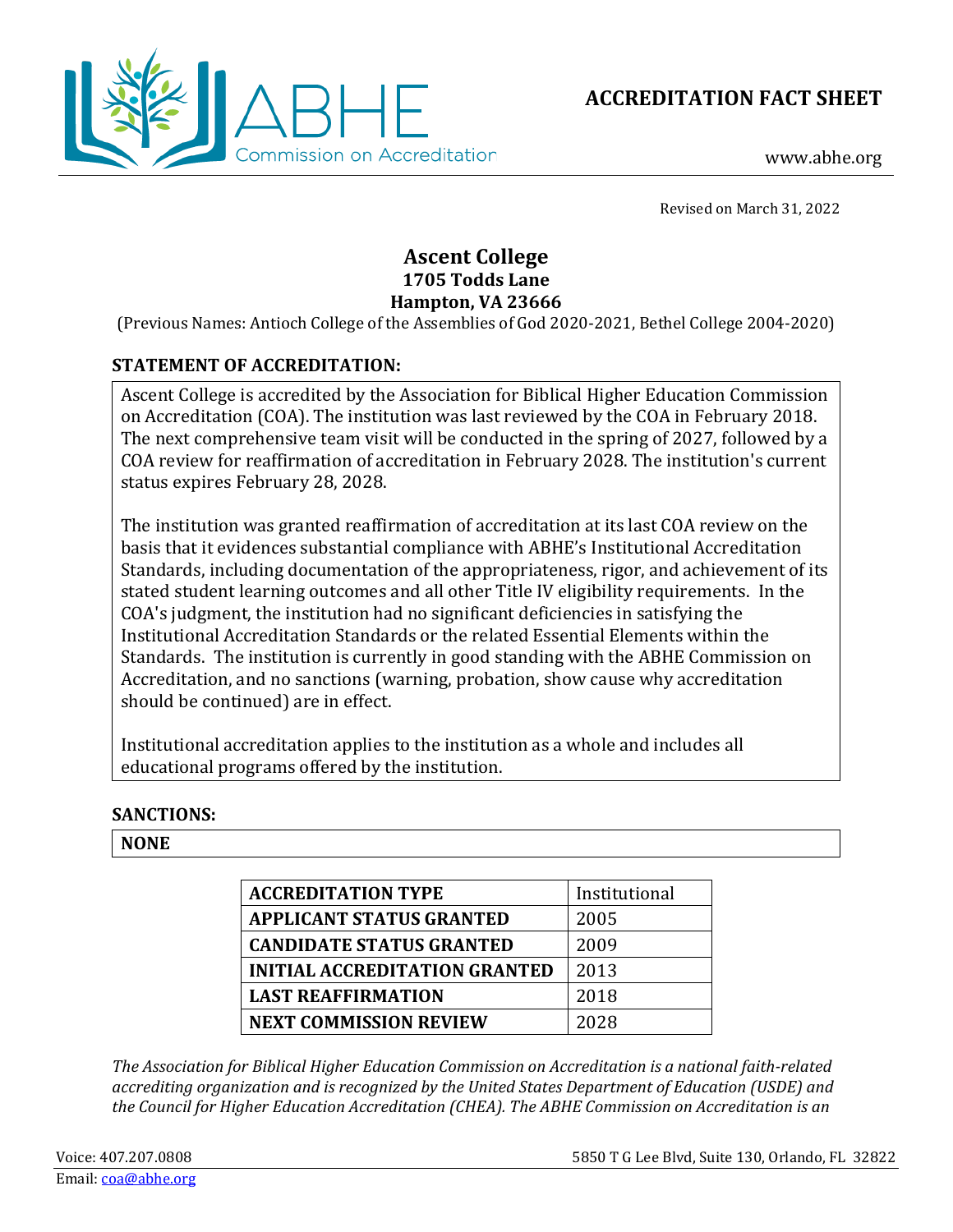*institutional and programmatic accreditor. Institutions that are institutionally accredited have been examined as a whole. Institutions that are programmatically accredited have specific programs that have been reviewed in light of ABHE standards. This statement of accreditation information is the Commission's official statement of an institution's accredited status.*

#### **ACCREDITATION DECISIONS:**

| <b>DATE</b>                                                                                                        | <b>ACTION</b>                          |  |
|--------------------------------------------------------------------------------------------------------------------|----------------------------------------|--|
| February 2018                                                                                                      | Granted reaffirmation of accreditation |  |
| Includes the following: applicant status, candidate status, initial accreditation, reaffirmation of accreditation, |                                        |  |

*sanction, substantive change approval - last 5 years. Please see the "Policy on Communication of Accreditation Decisions" in the COA Manual.*

### **APPROVED DELIVERY METHODS:**

| TYPE:                             | <b>APPROVAL:</b>                                        |
|-----------------------------------|---------------------------------------------------------|
| Distance Education (online        | The institution is authorized to offer up to 100% of an |
|                                   | academic program via distance education (online).       |
| <b>Correspondence Education</b>   | The institution is authorized to offer up to 49% of an  |
|                                   | academic program via correspondence education.          |
| <b>Competency-Based Education</b> | The institution is authorized to offer up to 49% of an  |
|                                   | academic program via competency-based education by      |
|                                   | the course/credit approach or direct assessment.        |

*Please see the "Policy on Alternative Academic Patterns" in the COA Manual.*

#### **APPROVED OFF-CAMPUS LOCATIONS:**

| <b>TYPE</b>           | <b>ADDRESS</b>                            |
|-----------------------|-------------------------------------------|
| <b>Extension Site</b> | 301 South Newtown Road, Norfolk, VA 23502 |

*A branch campus is an additional location of an institution that is geographically apart and independent of the main campus of the institution and (1) is permanent in nature;(2) offers courses in educational programs leading to a degree, certificate, or other recognized educational credential;(3) has its own faculty and administrative or supervisory organization; and (4) has its own budgetary and hiring authority. An additional location is a facility that is geographically apart from the main campus of the institution and at which the institution offers at least 50% of a program through classroom courses, hybrid courses, or a combination of both. An additional location may qualify as a branch campus and be subject to requirements pertaining to branch campuses. An extension site is an off-campus location where less than 50% of a degree program may be earned by classroom courses, hybrid courses, or a combination of both.*

| DEGREE/DIPLOMA/CERTIFICATE  | PROGRAM (MAJOR/CONCENTRATION)                         |
|-----------------------------|-------------------------------------------------------|
| Diploma                     | Ministry Leadership                                   |
| <b>Associate of Science</b> | Ministry Leadership                                   |
| <b>Bachelor of Arts</b>     | Ministry Leadership/Biblical Studies                  |
| <b>Bachelor of Arts</b>     | Ministry Leadership/Children's Ministry Leadership    |
| <b>Bachelor of Arts</b>     | Ministry Leadership/Christian Counseling with a Focus |
|                             | in Pastoral Ministry                                  |

#### **APPROVED EDUCATIONAL PROGRAMS:**